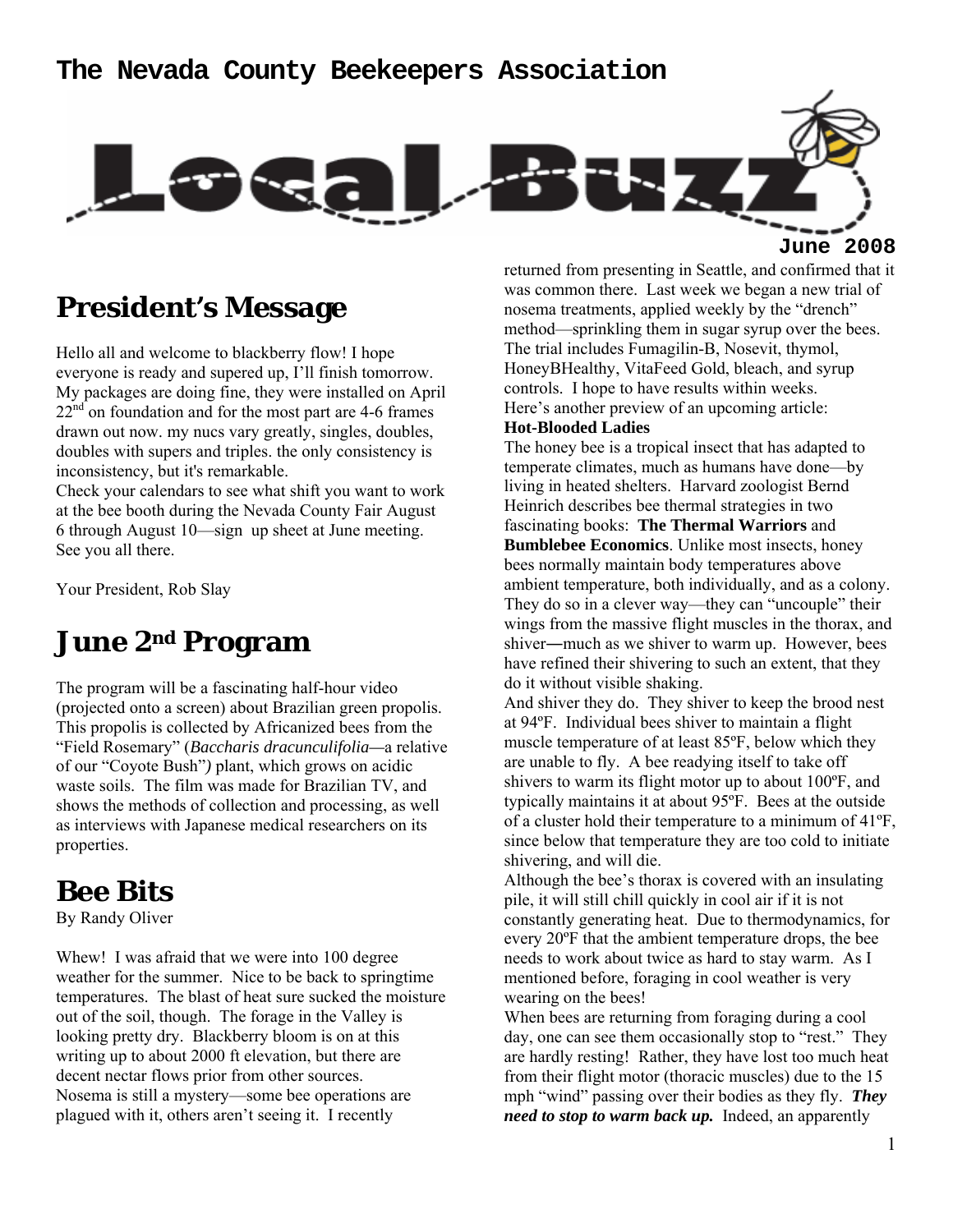resting bee may be working its flight muscles harder than it would while flying!

A bee stores about 15 minutes worth of fuel in its flight muscles, and about another 15 minutes worth in its blood (Southwick 1992). Once these sources are depleted, it is dependent upon whatever nectar it has in the honey sac—and can fly much faster if the sac contains highsugar nectar. Should a forager run out of sugar fuel while it is flying or shivering, it will die in the field. So how can you tell if a bee is really resting, or whether it is working hard to warm itself up? Simple: look at its abdomen. Much of the bee's abdomen is taken up with air sacs. These sacs function as pumps to move fresh air efficiently through the bee (more efficiently than our own lungs). Insects obtain oxygen, and dump carbon dioxide by using branched tubes called trachea that open to the outside air at holes called spiracles on the sides of their bodies—three pairs on the thorax, and six on the abdomen.

In order to ventilate, the bee "pumps" its abdomen like an accordion, and opens and closes its spiracles so that it sucks air into the tracheal sacs in the thorax, and expels it from the abdominal spiracles (Stoffolano nd). The largest intake spiracle is the first thoracic, and it is screened by "hairs" to prevent the entry of dust and parasites (although the tracheal mite can enter this spiracle in newly-emerged bees of susceptible stocks). So if an apparently "resting" bee is pumping its abdomen, you know that it is in actuality working as hard as it can to warm up—pumping oxygen to its flight muscles, and carbon dioxide out. This one-way flowthrough system of ventilation is extremely efficient. Indeed, when not flying or shivering, the bee stops the pumping action in order to minimize its tissue exposure to harmful oxygen.

The bee has a clever countercurrent heat exchange system at its waist (the petiole) which prevents thoracic heat from being lost to the abdomen. The abdomen remains unheated. However, the bee instead uses its haemolymph (blood) to pump heat to the head! By placing its head or thorax against a cell wall or capping, the bee can transfer considerable heat to the brood (Figure 6).



Figure 6. At left is a top-view thermograph of three bees inside empty cells adjacent to brood. The upper bee is generating the most heat. Note how the heat transfers to

the head. At right is a side view of two bees in cells. The upper is resting, the lower generating heat. The asterisks mark the walls of adjacent pupae. The white line is the comb midrib. From Marco Kleinhenz, Brigitte Bujok, Stefan Fuchs and Jürgen Tautz (2003) Hot bees in empty broodnest cells: heating from within © 2003 The Company of Biologists Ltd, by permission.

The ability to transfer heat to the head allows honey bees to perform another neat trick—they can fly at temperatures that would kill most insects (up to 113ºF). They do so by using their hot head as a radiator, and if necessary, exuding a droplet of nectar from their mouth to cool by evaporation! I am struck by what an amazing little insect the bee is—it can maintain a constant body temperature similar to ours, cool itself when necessary, transfer heat to its offspring, and regulate the amount of oxygen that its tissues are exposed to!

| *******                                                      |
|--------------------------------------------------------------|
| DW Transport                                                 |
| MC# 486738                                                   |
| We move BEES I                                               |
| Experienced                                                  |
| Call us for a price quote !                                  |
| We can move anything on our flatbed or van !<br>530-885-8220 |
| dwtransport@aol.com                                          |
| references available                                         |
|                                                              |
|                                                              |
|                                                              |

# **For Sale**

For Sale: Country Rubes Combo Screened Bottom Boards Special NCBA Club Price!

Call Janet for details. 530-913-2724 or email at rubes@countryrubes.com.

# **May Minutes**

48 people in attendance. President Rob Slay opened the meeting with Q and A. A number of people are experiencing swarming…"she who hesitates is swarmed" (quoting Thom Staser), Bears have been observed in the Naturewood/Eden Valley area, putting salami on the electric fence entices the bears, making sure they get shocked before hurting the bees. More discussion regarding the possible causes of Colony Collapse Disorder ensued; regardless of the cause, good nutrition seems to minimize losses—make sure your colonies have pollen available at all times. Earwigs will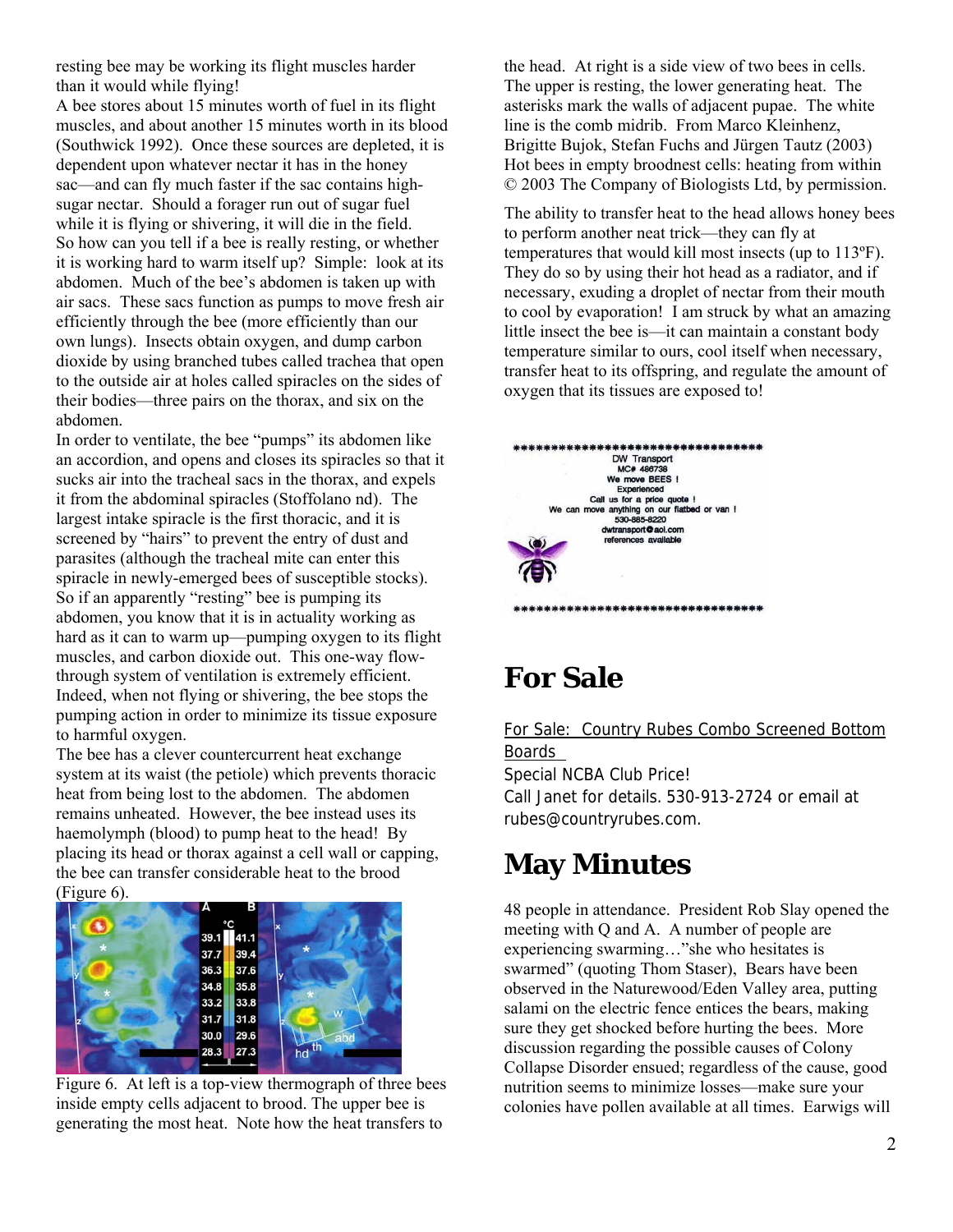drown in a mixture of salad oil and soy sauce in a tuna can.

Ettamarie Peterson of the Sonoma County Beekeepers Association presented slides and a talk on the history of beekeeping in Californian, then presented a lovely series of photos she had taken of bees and flowers that bees like. Thank you Ettamarie! Leslie Gault for Jack Meeks, sec

### Cottage Cosmetics

A how-to guide for making fine olive oil soap and all natural personal care products using beeswax is available from local author and herbalist, Linnie McNaughton. The guide includes detailed instructions. To order send a check for \$15 to: Green Blessings 21055 Dog Bar Road Grass Valley 95949 Call (530) 906-0831 Green Blessings - Class Schedule 2008 June 22- Herbal First Aid July 13- Luxurious Lavender October - 4 Felted Pumpkins November 1 - Cheesemaking November 15 - Kitchen Cosmetics November 22 - Soapmaking December 6 - Kitchen Cosmetics for Holiday Gift Making For more information & to register for classes go to secure website: greenblessings.com or call Linnie at: (530) 906-0831

## **CDFA Solicits Input**

The Bee industry should be represented at a series of 'public listening sessions' to be conducted by the

California Secretary of Food and Agriculture AG Kawamura. The sessions will help develop a vision for a more productive, competitive, and innovative agricultural sector by 2030. The sessions will be held between Wed May 28 and Tuesday July 8 all up and down the state. (Details at www.cdfa.ca.gov/agvision).



#### **Sacramento Beekeeping Supplies**

- Complete line of all beekeeping supplies
- Candle making supplies (molds, wicks, dyes, scents)
- Glycerin soap making supplies (soap base, molds, scents, and dyes)
- Honeycomb sheets for rolling candles (50 colors and in smooth)
- Beeswax and paraffin, special container candle wax
- Gifts, books, ready made candles

2110 X Street, Sacramento, CA 95818 **(916) 451 – 2337** fax (916) 451 – 7008 email:sacbeek@cwnet.com

Open Tuesday through Saturday 9:30 – 5:30 MAIL ORDERS RECEIVE QUICK SERVICE